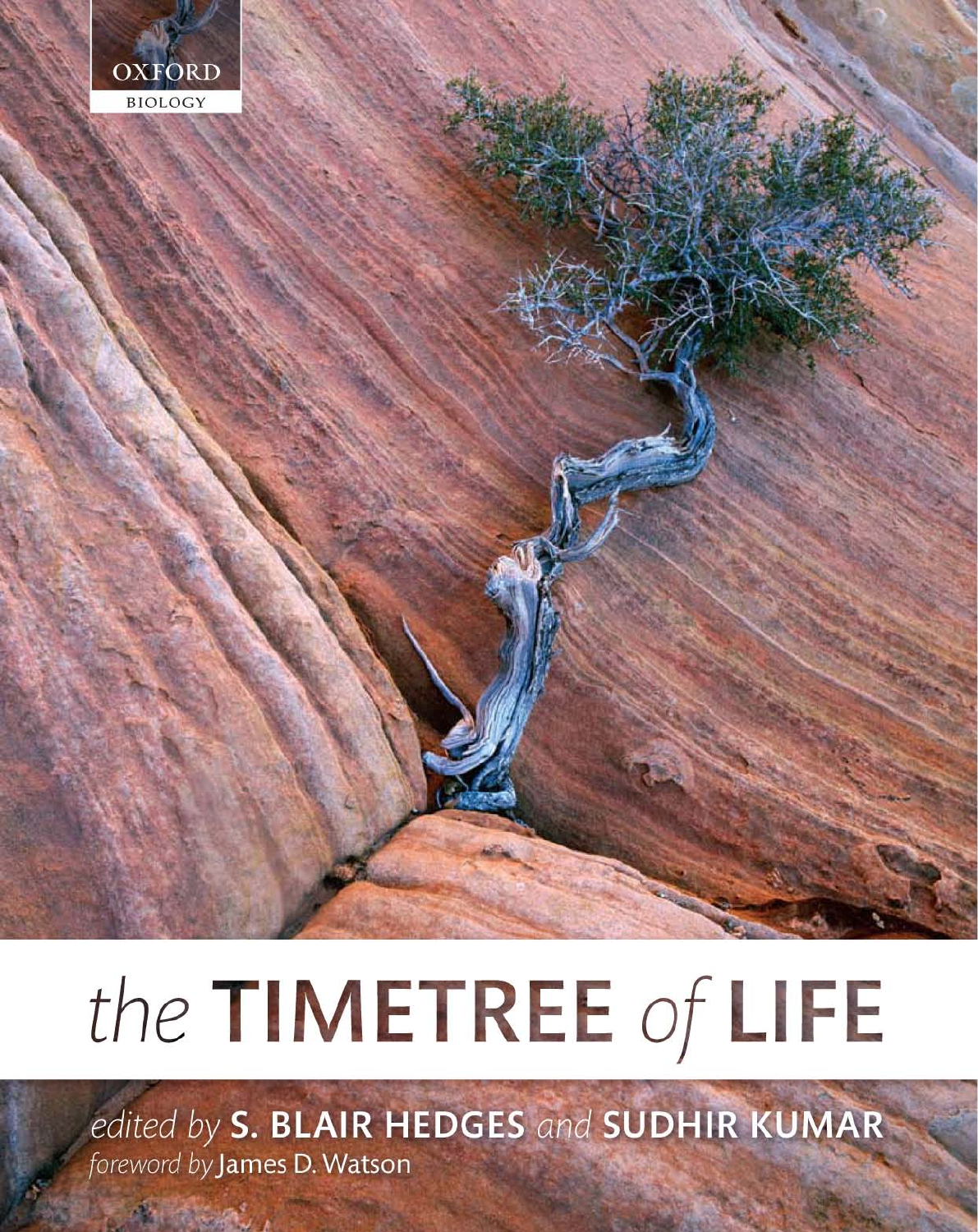## Eurosid I

#### *Félix Forest\* and Mark W. Chase*

Jodrell Laboratory, Royal Botanic Gardens, Kew, Richmond, Surrey TW9 3DS, UK

\*To whom correspondence should be addressed (f.forest@kew.org)

### Abstract

About one-quarter of all flowering plant (angiosperm) species are assigned to rosids, which contains many economically important families such as the rose (Rosaceae), bean (Fabaceae), and cabbage (Brassicaceae) families. Here we consider Eurosid I, one of the two main assemblages of rosids. Eurosid I consists of seven orders that are divided into two informal groups: COM clade (Orders Celastrales, Oxalidales, and Malpighiales) and the nitrogen-fixing clade (Orders Rosales, Fabales, Fagales, and Cucurbitales). Eurosid I diverged from its closest relatives 121–111 million years ago (Ma) and rapidly started to diversify 117–108 Ma.

Rosids represent another example of a group vastly reorganized following the influx of DNA sequence data in phylogenetic analyses and angiosperm classification. To a group known as Subclass Rosidae or Superorder Rosanae in earlier classifications (1-3) were added some former members of Magnoliidae, Dilleniidae, and Hamamelidae. Additionally, some families previously thought to be of rosid affinity were found to be better placed within asterids (4). Although strong support is found for the rosid group as a whole (5, 6), deeper relationships within rosids remain unclear despite considerable additional data and efforts. In addition, morphological characters uniting rosids have yet to be identified (4). The ca. 68,000 species assigned to rosids, which represent about a quarter of all angiosperm species and 39% of all eudicots (*7*), are divided into seven orders and 124 families (8). The great majority of the species are assigned to two main groups, Eurosid I and Eurosid II, also known as fabids and malvids, respectively. Species not included in the two eurosid groups are found in three orders (Myrtales, Geraniales, and Crossosomatales) and six families (Aphloiaceae, Geissolomataceae, Ixerbaceae, Picramniaceae, Strasburgeriaceae, and Vitaceae) of uncertain placement within rosids. Here, relationships and divergence times

of the first group, Eurosid I, are reviewed. Myrtales will be discussed with Eurosid I because it has been placed in some studies as the closest relative to this group (*5*), as well as in the timetree considered here based on the study by Wikström *et al.* (*9*).

Vitaceae is a cosmopolitan family with the greatest diversity in the tropics. It comprises 12–14 genera and about 800 species of mostly climbers and shrubs among which the most well-known member is the grapevine (Vitis vinifera) (10). This family, placed in rosids by the Angiosperm Phylogeny Group (8) but not assigned to any order, has been shown by several studies to be the closest relative of the remainder of rosids, but generally this placement is not strongly supported (*5, 6, 11*) and sometime contradicted (12). The position of Vitaceae as the closest relative of the rest of rosids was supported by an analysis based on 61 coding region sequences and 29 taxa, which was performed following the sequencing of the complete plastid genome of *V. vinifera* (13). The addition of several taxa in such genome-scale analyses further confirmed the position of Vitaceae as the closest relative to the rest of the rosids (*14–16*).

Eurosid I comprises seven orders that can be divided into two informal groups, the first one comprising the Orders Celastrales (three families), Oxalidales (six



Fig. 1 *Oxalis namaquana* (Oxalidaceae), growing in the Kamiesberg, South Africa. Credit: F. Forest.

F. Forest and M. W. Chase. Eurosid I. Pp. 188-196 in *The Timetree of Life*, S. B. Hedges and S. Kumar, Eds. (Oxford University Press, 2009).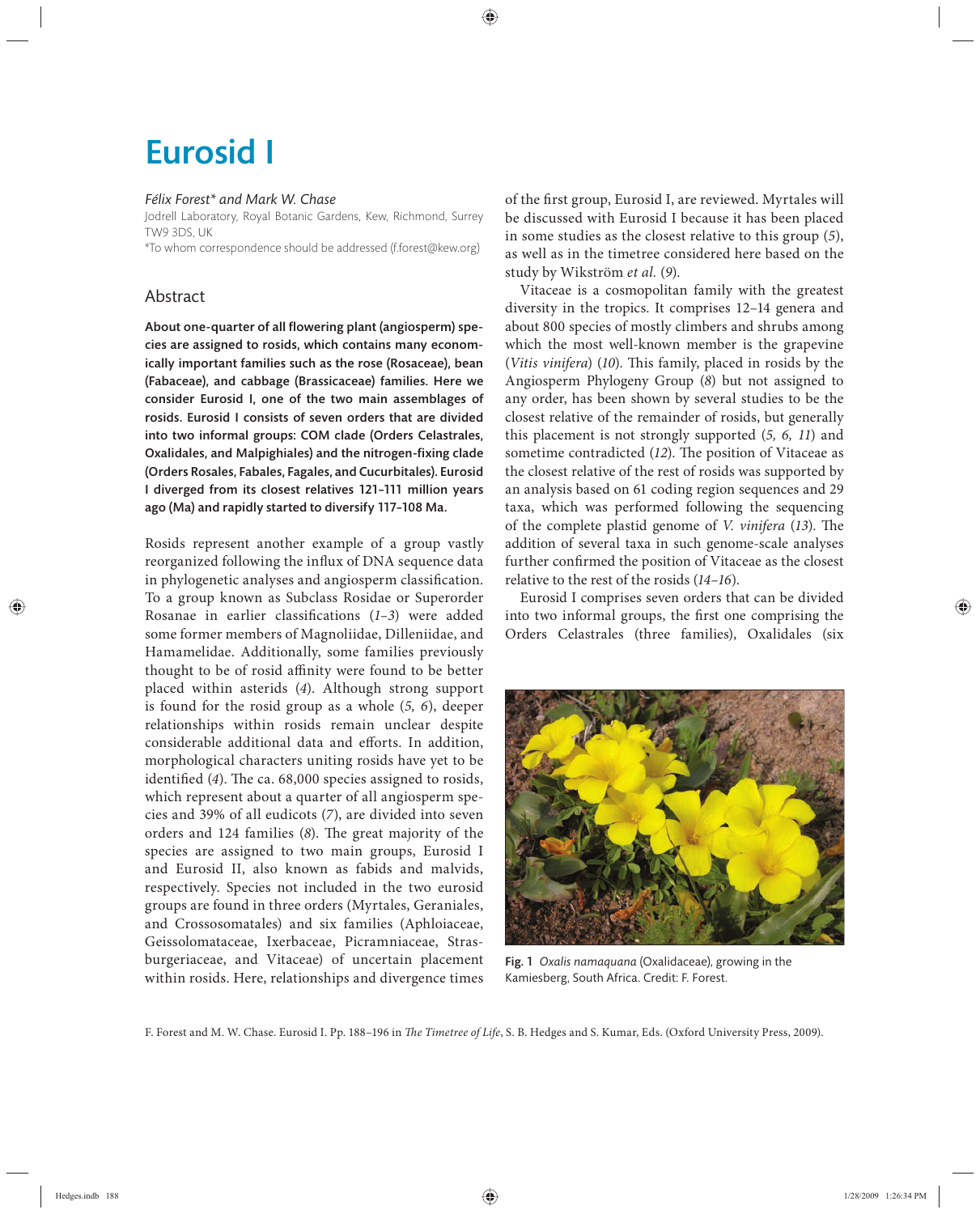

Fig. 2 *Continues*

families, Fig. 1), and the large order Malpighiales (28 families), and the second consisting of Orders Rosales (nine families), Fabales (four families), Fagales (seven families), and Cucurbitales (seven families), which is also referred to as the nitrogen-fixing clade (17). These two groups are generally only weakly supported (*5, 18–20*). However, high posterior probabilities from a three-gene study (*6*) and strong support from a four-gene analysis (*11*) were found for both assemblages. Both groups are discussed in more detail later.

Zygophyllaceae and Huaceae are also included in Eurosid I, but their exact placement in relation to the other members of this group is unclear. Huaceae is a small family of two genera of evergreen trees found in tropical Africa, some of which are used as condiments and medicine (*10*). Zygophyllaceae (creosote bush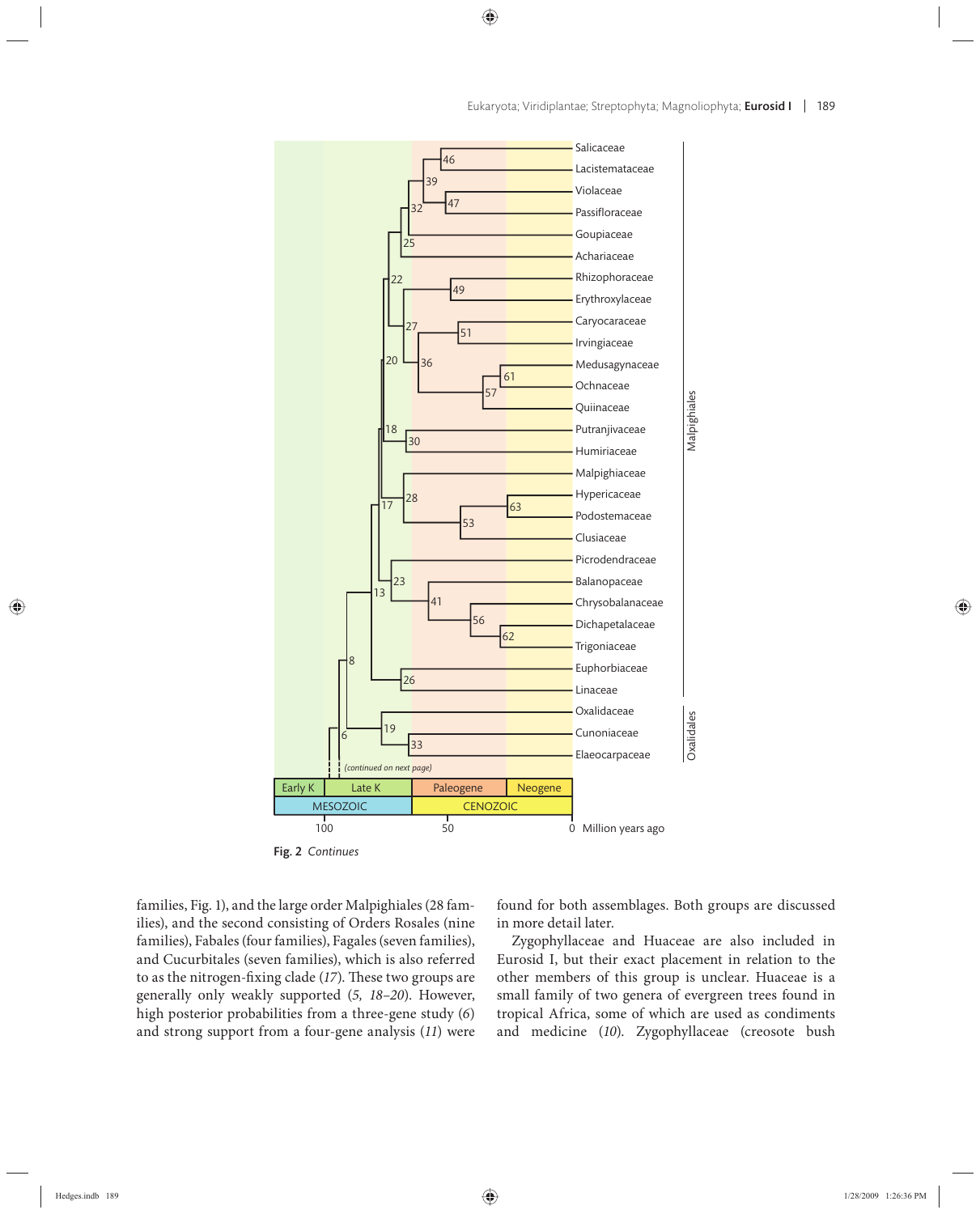

Fig. 2 A timetree of Eurosid I. Divergence times are shown in Table 1. *Abbreviation*: K (Cretaceous).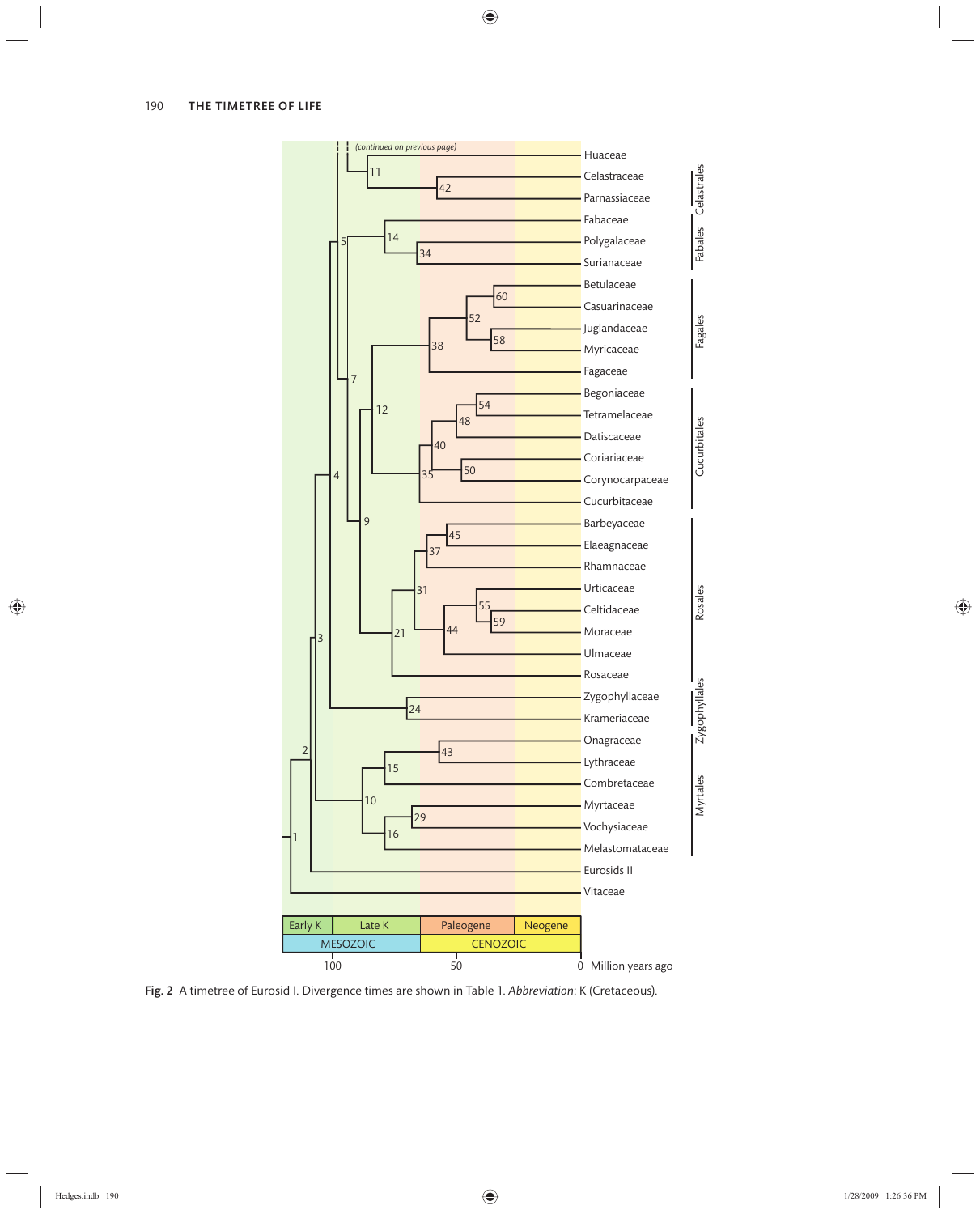| Timetree       |             | <b>Estimates</b> |                          |             |             | Timetree |             | <b>Estimates</b> |           |             |             |
|----------------|-------------|------------------|--------------------------|-------------|-------------|----------|-------------|------------------|-----------|-------------|-------------|
| Node           | <b>Time</b> | Ref. (9)(a)      |                          | Ref. (9)(b) | Ref. (9)(c) | Node     | <b>Time</b> | Ref. (9)(a)      |           | Ref. (9)(b) | Ref. (9)(c) |
|                |             | Time             | CI                       | Time        | Time        |          |             | Time             | CI        | Time        | <b>Time</b> |
| $\mathbf{1}$   | 117         | 117              | 121-113                  | 115         | 108         | 33       | 66          | 66               | $70 - 62$ | 65          | 64          |
| $\overline{2}$ | 109         | 109              | 113-105                  | 106         | 100         | 34       | 66          | 66               | $69 - 63$ | 68          | 67          |
| 3              | 107         | 107              | 110-104                  | 104         | 100         | 35       | 65          | 65               | $67 - 63$ | 66          | 66          |
| $\overline{4}$ | 101         | 101              | 104-98                   | 99          | 95          | 36       | 62          | 62               | $65 - 59$ | 65          | 67          |
| 5              | 98          | 98               | $101 - 95$               | 96          | 94          | 37       | 62          | 62               | $65 - 59$ | 62          | 64          |
| 6              | 94          | 94               | $97 - 91$                | 93          | 89          | 38       | 61          | 61               | $65 - 57$ | 60          | 61          |
| $\overline{7}$ | 94          | 94               | $96 - 92$                | 90          | 89          | 39       | 60          | 60               | $63 - 57$ | 60          | 63          |
| 8              | 91          | 91               | $94 - 88$                | 89          | 88          | 40       | 60          | 60               | $63 - 57$ | 62          | 64          |
| 9              | 89          | 89               | $91 - 87$                | 88          | 88          | 41       | 58          | 58               | $61 - 55$ | 57          | 59          |
| 10             | 88          | 88               | $92 - 84$                | 82          | 78          | 42       | 58          | 58               | $61 - 55$ | 62          | 58          |
| 11             | 86          | 86               | $89 - 83$                | 87          | 85          | 43       | 57          | 57               | $61 - 53$ | 67          | 63          |
| 12             | 84          | 84               | $\overline{\phantom{0}}$ | 84          | 84          | 44       | 55          | 55               | $59 - 51$ | 56          | 57          |
| 13             | 81          | 81               | 84-78                    | 77          | 77          | 45       | 54          | 54               | $58 - 50$ | 55          | 58          |
| 14             | 79          | 79               | 82-76                    | 78          | 74          | 46       | 53          | 53               | $56 - 50$ | 55          | 57          |
| 15             | 79          | 79               | $83 - 75$                | 78          | 75          | 47       | 51          | 51               | $54 - 48$ | 55          | 56          |
| 16             | 79          | 79               | 84-74                    | 77          | $74$        | 48       | 50          | 50               | $53 - 47$ | 54          | 57          |
| $17\,$         | 78          | 78               | $81 - 75$                | 74          | 76          | 49       | 49          | 49               | $53 - 45$ | 53          | 54          |
| $18\,$         | 77          | 77               | $80 - 74$                | 72          | 75          | 50       | 48          | 48               | $51 - 45$ | 49          | 52          |
| 19             | 77          | 77               | $80 - 74$                | 76          | 72          | 51       | 46          | 46               | $49 - 43$ | 58          | 60          |
| 20             | 76          | 76               | $79 - 73$                | 70          | 73          | 52       | 46          | 46               | $50 - 42$ | 47          | 47          |
| 21             | 76          | 76               | $79 - 73$                | 76          | 76          | 53       | 45          | 45               | $48 - 42$ | 54          | 54          |
| 22             | 74          | 74               | $77 - 71$                | 69          | 72          | 54       | 42          | 42               | $45 - 39$ | 49          | 51          |
| 23             | 73          | 73               | $76 - 70$                | 71          | 72          | 55       | 42          | 42               | $45 - 39$ | 48          | 49          |
| 24             | 70          | 70               | $74 - 66$                | 69          | 64          | 56       | 41          | 41               | $44 - 38$ | 49          | 50          |
| 25             | 69          | 69               | $72 - 66$                | 65          | 68          | 57       | 36          | 36               | $40 - 32$ | 39          | 38          |
| 26             | 69          | 69               | $72 - 66$                | 71          | 71          | 58       | 36          | 36               | $40 - 32$ | 37          | 38          |
| 27             | 68          | 68               | $71 - 65$                | 67          | 70          | 59       | 36          | 36               | $39 - 33$ | 43          | 46          |
| 28             | 68          | 68               | $71 - 65$                | 66          | 69          | 60       | 35          | 35               | $38 - 32$ | 35          | 36          |
| 29             | 68          | 68               | $73 - 63$                | 68          | 67          | 61       | 29          | 29               | $32 - 26$ | 36          | 35          |
| 30             | 67          | 67               | $71 - 63$                | 65          | 68          | 62       | 29          | 29               | $32 - 26$ | 40          | 40          |
| 31             | 67          | 67               | $70 - 64$                | 65          | 67          | 63       | 26          | 26               | $28 - 24$ | 40          | 36          |
| 32             | 66          | 66               | $69 - 63$                | 63          | 66          |          |             |                  |           |             |             |

Table 1. Divergence times (Ma) and their confidence/credibility intervals (CI) among families of Eurosid I.

Note: Node times in the timetree are based on branch lengths computed using (a) ACCTRAN optimization in maximum parsimony in ref. (9). Other estimates from ref. (9) are obtained using (b) DELTRAN optimization in maximum parsimony and (c) maximum likelihood method. Node 12 was used as calibration point in the study of Wikström et al. (9) and was assigned a fixed age of 84 Ma. Many nodes in the Eurosid I tree are weakly supported in ref. (5).

family) comprise about 300 species of herbs, shrubs, and trees found in most parts of the world. Some are cultivated for their fruits (*Balanites*, desert date), timber (*Guaiacum*, lignum-vitae, one of the strongest woods known), and medicines (*10*). Depending on the analysis, Huaceae is placed as the closest relative of Celastrales (*5, 19*), Malpighiales (*18*), or Oxalidales (*6, 21*) whereas Zygophyllaceae is the closest relative to the remainder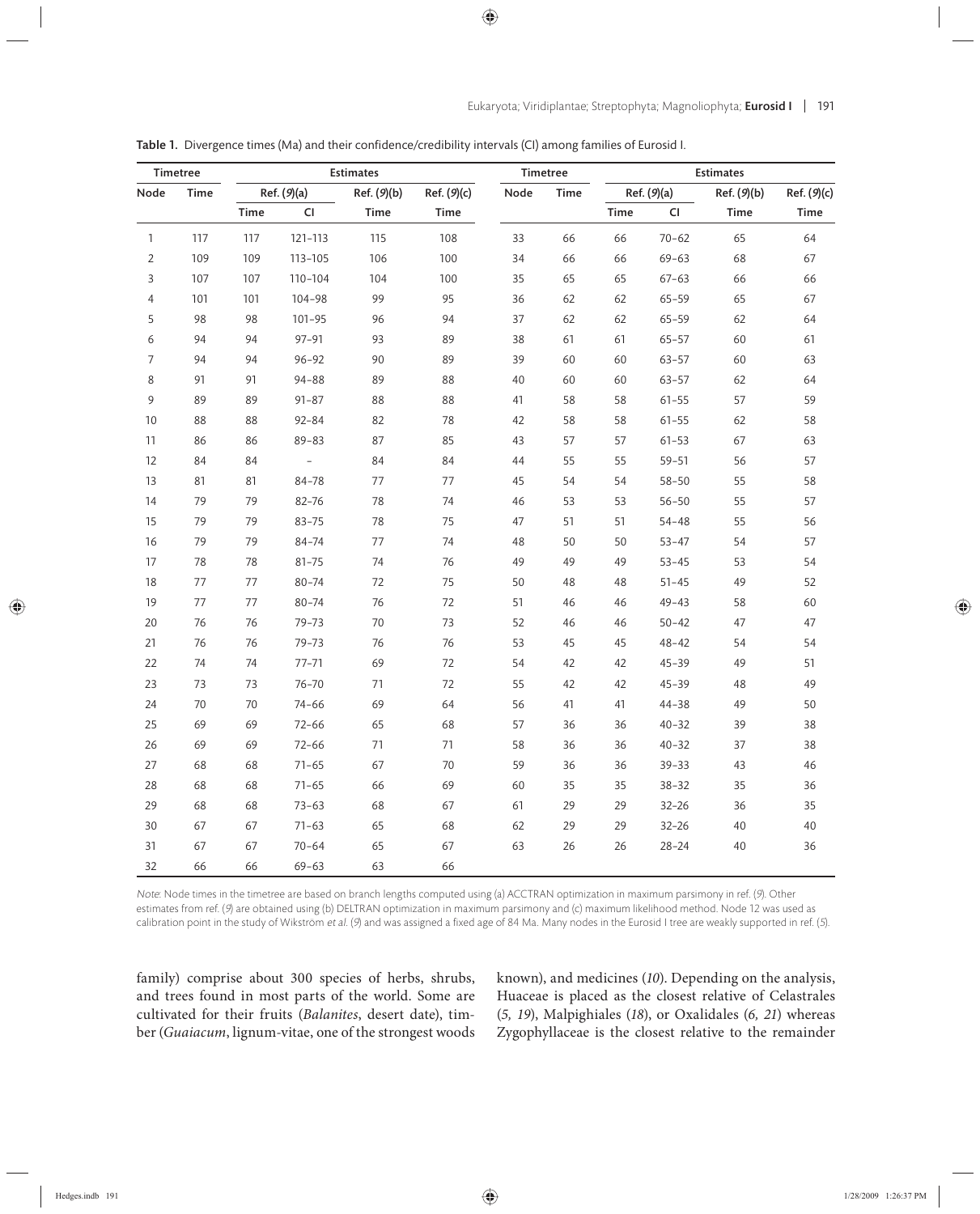of Eurosid I (5), to the nitrogen-fixing clade (19), to Fabales (20), or embedded in the nitrogen-fixing clade, closely related to Cucurbitales (*18*). None of these hypotheses is strongly supported except the placement of Huaceae as the closest relative to Oxalidales in one study (*21*).

Based on the timetree (Fig. 2), Vitaceae and rosids diverged from Saxifragales, their closest relative, 121–111 Ma and split rapidly after, 117-108 Ma, followed by the first diversification in the remainder of rosids 109-100 Ma. These estimates concord with the age obtained by another study for the first divergence in rosids, 108 Ma (*22*), and are broadly consistent with results obtained by Moore *et al.* (15) using plastid genome-scale data. The oldest remains of Vitaceae in the fossil record are from the Late Paleocene (57.9 Ma). The molecular estimate of 117–108 Ma mentioned earlier is for the split between Vitaceae and the rest of rosids, indicating a long period of time between this event and the first divergence within extant Vitaceae.

Nitrogen fixation in root nodules through a symbiotic relation with bacteria is found in only 10 families of angiosperms. Only two groups of bacteria are known to be part of this mutualism, the genus *Frankia* (Frankiaceae) and three genera from Family Rhizobiaceae (*4*). Species of these plant families with nodular nitrogen-fixing capabilities are found in all four orders forming the nitrogen-fixing group. The plant species associated with *Frankia*, an actinomycete, are also called actinorhizal, whereas those associated with members of Rhizobiaceae are sometimes called rhizobial.

Although monophyly (inclusive group) of the four orders of the nitrogen-fixing clade is strongly supported in most studies (e.g., *5, 6*), relationships between them remain unclear, with just about every possible topology uncovered (*5, 6, 11, 14, 18–20, 23*). Some studies even found Zygophyllaceae to be included in this group, either as the closest relative to Cucurbitales (*18*) or Fabales (*20*). Only one study based on complete plastid DNA sequence data, but with sparse sampling (32 species), has found strong support for relationships within this group, with Cucurbitales as the first diverging lineage followed by Fagales, and Rosales as the closest relative to Fabales (14). Similar results were found in two other plastid genome analyses in which Cucurbitales are the closest relatives to Rosales + Fabales (Fagales was not included in these studies) (15, 16). The timetree shown (Fig. 2) portrays different relationships within this group, with Fabales as the first diverging lineage followed by Rosales, and Cucurbitales as the closest relative to Fagales. Nevertheless, the unresolved deep relationships within the nitrogen-fixing group underline the putative rapid diversification of these lineages, which would have taken place between 88 and 94 Ma, based on the timetree.

The close relationship of these families led to the suggestion that the underlying genetic basis for nodular nitrogen-fixing ability appeared only once in angiosperms (*17*). Subsequent phylogenetic studies showed that the actinorhizal symbiosis would have evolved several times (*24*) and that the same seems to be the case for the rhizobial symbiosis in Fabaceae (25). The various morphological features of the hosts and modes of infection, among other features, support this multiple evolution scenario. Later, Soltis *et al.* (*4*) showed that the nitrogen-fixing symbiosis appeared at least six times (Elaeagnaceae, some members of Rhamnaceae, some members of Rosaceae, Fagales, Coriariaceae, Datiscaceae) with two subsequent losses of the *Frankia* type (Ticodendraceae and most Betulaceae). It is difficult to estimate from the timetree when these independent gains of nitrogen-fixing ability appeared in the evolutionary history of this group, but can be extrapolated to be at the earliest in the Paleocene or Early Eocene.

Fabales comprises four families, of which the largest, Fabaceae (or Leguminosae; bean family), is also the third largest family of angiosperms, comprising more than 19,000 species (*26*). Fabales also includes Polygalaceae (milkwort family), a family of about 1000 species of nearly cosmopolitan distribution, and two smaller families, Surianaceae (bay cedar family) of pantropical distribution and Quillajaceae (soap bark family) restricted to southern South America. Relationships between these four families are still unclear (*5, 18, 27*). Only Fabaceae have members with nitrogen fixation capabilities within Fabales, a symbiosis with species of Rhizobiaceae. The fossil record of Fabaceae is extensive (*28*), whereas it is relatively poor for Polygalaceae and practically nonexistent for the other families. The oldest fossil remains for the order are from Fabaceae, which indicate the order was present at least from the Early Paleocene (59.9 Ma; 29). This estimate contrasts with the timetree in which the first diversification in Fabales took place some 74 to 79 Ma. Other studies found molecular estimates more in line with the fossil record (*27, 30*).

Fagales consists of seven relatively small families of shrubs and trees among which the largest is Fagaceae (oak family) with about 700 species (*31*). Many members of this order are dominant components of temperate and sometimes tropical montane forests such as species of *Nothofagus* (southern beech; Nothofagaceae) in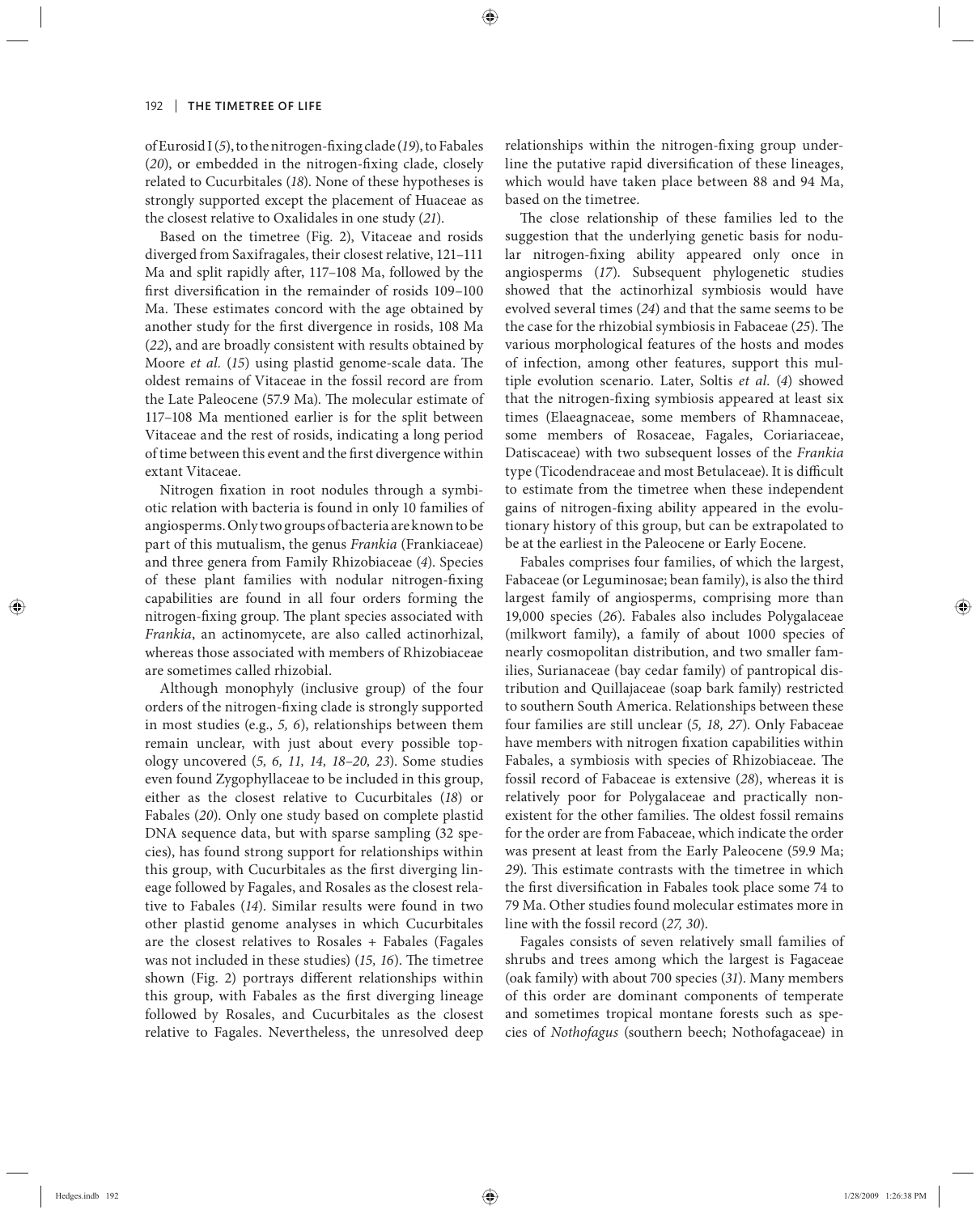the Southern Hemisphere and species of *Betula* (birch), *Alnus* (alder), *Carpinus* (hornebeam), and *Corylus* (hazel) from Betulaceae, *Fagus* (beech) and *Quercus* (oak) from Fagaceae, and *Juglans* (walnut) and *Carya* (hickory) from Juglandaceae in the Northern Hemisphere. In Fagales, species of alder (*Alnus*) of Family Betulaceae, all genera of Casuarinaceae and most species of Myricaceae have nodular nitrogen-fixing symbioses with the bacteria *Frankia*. Relationships within this order are in general well supported (*32, 33*). Nothofagaceae (not included in the timetree) is the first diverging family followed by Fagaceae. The rest of the order is divided into two groups: one comprising Juglandaceae and Myricaceae and the other consisting of Casuarinaceae, Ticodendraceae (not included in the timetree), and Betulaceae (32, 33). Fagales boast what is possibly one of the most extensive fossil records among angiosperms, dating back to the middle Cenomanian (96.2 Ma; *29*). One of the most important features of their fossil record is pollen remains from the Normapolles complex, important and diverse components of many late Cretaceous and early Tertiary floras, in which all members have affinities with Fagales (discussed in *34*).

Of the estimated 1600 species found in Cucurbitales, more than 95% are found in only two of the seven families of the Order: Begoniaceae (begonia family; 920 species) and Cucurbitaceae (cucumber family; 640 species). The grouping of these seven families is the result of DNA-based phylogenetic studies, and no obvious morphological character seems to be common to all members of this order (*4*). Relationships between families are also not well defined. In the timetree, Cucurbitaceae is the earliest diverging lineage followed by Coriariaceae + Corynocarpaceae and the rest of the order; none of these relationships is supported (5, 9). The positions of Cucurbitaceae and Coriariaceae + Corynocarpaceae are interchanged in other studies (6, 19). The first diversification within Cucurbitales took place at the onset of the Paleocene (65–66 Ma), an estimate in line with inferences made from the fossil record; the earliest remains for this group are from the early Paleocene (59.9 Ma; *29*). Unclear relationships within the order prevent any reliable assumptions regarding the divergence times between families in this timetree.

As in Cucurbitales, species diversity in Rosales is concentrated in a few families. More than 90% of the 7725 species found in the order are in four families, Urticaceae (nettle family; 2625 species), Rosaceae (rose family; 2520 species), Moraceae (fig family; 1100 species), and Rhamnaceae (buckthorn family; 925 species).

Although not as species-rich, some of the other five families in the order have nonetheless important economic value such as Cannabaceae (hop family), Elaeagnaceae (oleaster family), and Ulmaceae (elm family). Families currently assigned to Rosales consistently form a distinct and generally well-supported group (*5, 6, 11, 18–20*). In these analyses, Rosaceae is always the earliest diverging group, whereas the other families form two groups, Rhamnaceae + Barbeyaceae + Elaeagnaceae + Dirachmaceae and Ulmaceae + Urticaceae + Moraceae + Cannabaceae (also referred to as the "urticalean rosids"; *23*); only the latter is well supported in most analyses  $(5, 6, 19, 23)$ . Based on the timetree, the diversification of Rosales started 76 Ma. The molecular estimate for the first divergence in the urticalean rosids (57–55 Ma) is about 10 Ma years younger than the estimate inferred from the fossil record of the group, in the Maastrichtian, 68 Ma (29). The oldest relics assigned to Family Rosaceae are from the Eocene, 44 Ma (*29*), which corresponds to the estimate from the timetree (46–47 Ma, not shown; *9*).

A group of three orders-Celastrales, Oxalidales, and Malpighiales—sometimes referred to as the "COM clade" generally has been only weakly supported in earlier analyses (*5, 18–20*), although more recent studies give them stronger support (*6, 11*). Likewise, relationships between Celastrales, Oxalidales, and Malpighiales were unclear in earlier studies (5, 18-20), but more recent phylogenetic investigations indicate that Malpighiales are more closely related to Celastrales with either weak (*6*) or strong support (*21*).

Celastrales comprise three families of which Celastraceae (spindle tree family) is by far the largest with about 1200 species of shrubs, trees, and climbers found mainly in tropical and subtropical regions, with also a few species growing in temperate areas. Members of Celastraceae have many uses such as medicines, insecticides, and edible fruits and seeds (*10*). Parnassiaceae consist of about 70 species grouped in two genera of perennial (*Parnassia*) and annual (*Lepuropetalon*; the smallest terrestrial angiosperm *4*) herbs found predominantly in China, but also in other parts of the Northern Hemisphere (10). The third family, Lepidobotryaceae, comprises only two monotypic genera; one found in tropical Africa (*Lepidobotrys*) and the other in tropical South America (*Ruptiliocarpon*) (10). The latest study of Celastrales based on seven DNA regions shows that Lepidobotryaceae is the earliest diverging lineage in the order and that Parnassiaceae and Celastraceae are each other's closest relative, although Celastraceae is not resolved as an inclusive group (21). The close relationship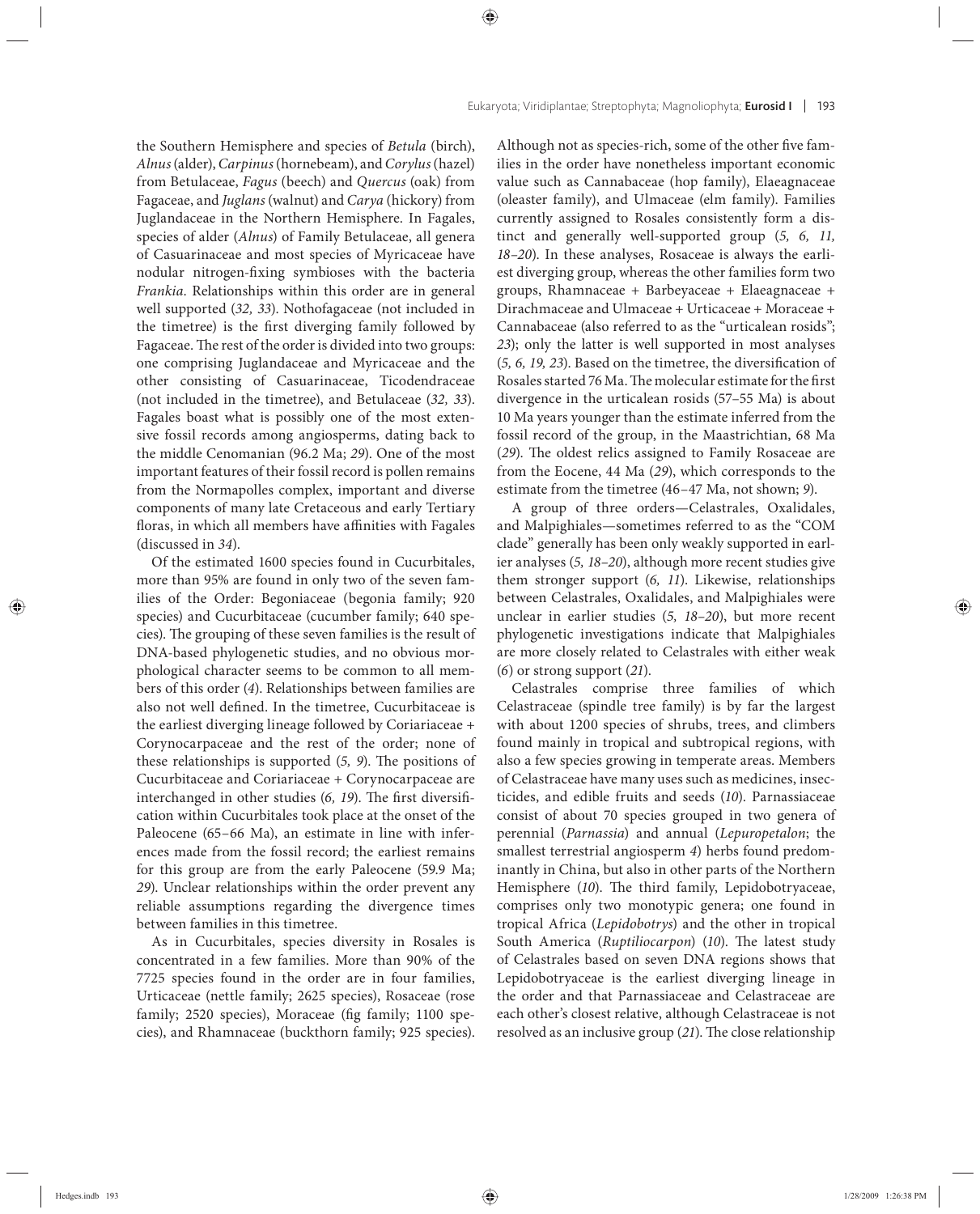of Parnassiaceae and Celastraceae is supported by features of the floral structure (35). Celastraceae and Parnassiaceae diverged in the late Paleocene (62–58 Ma), an estimate much older than the one inferred from Oligocene pollen remains, 28.8 Ma (*29*). Lepidobotryaceae is not included in the timetree.

The six families forming Oxalidales were not traditionally placed together, but rather scattered within various rosid orders until molecular studies first revealed their close relationships. The largest family of the Order Oxalidaceae (starfruit family), which comprises about 900 species of trees, shrubs, climbers, and herbs widespread across most of the globe (*10*), forms the earliest diverging lineage in the order (*5, 6, 11, 19*), sometimes together with Connaraceae—the zebrawood family (*18, 21*)—a family of 190 species of pantropical trees, shrubs, and climbers (*10*). Brunelliaceae, comprising 60 species of evergreen trees from the Neotropics, is the closest relative of the remainder of the order, which consists of Eleaocarpaceae (600 species of mostly trees and shrubs) and Cephalotaceae (one carnivorous species from Australia) + Cunoniaceae (300 species of Southern Hemisphere evergreen trees and shrubs) (*18*). Only three of the six families are included in the timetree: Oxalidaceae is the closest relative of Elaeocarpaceae + Cunoniaceae, relationships supported by most analyses including only representatives of these three families (*5, 6, 19*). Oxalidales split from their closest relative, Malpighiales, in the timetree, 91–88 Ma, followed by the divergence of Oxalidaceae from Elaeocarpaceae + Cunoniaceae 77–72 Ma. Elaeocarpaceae and Cunoniaceae diverged in the early Paleocene, 66–64 Ma, an estimate somewhat in line with inferences made from the fossil record of Cunoniaceae (*29*).

Malpighiales is a large and diverse order and comprises several species-rich families as well as many smaller ones. The largest family is undoubtedly Euphorbiaceae (spurge family), with about 6300 species that are diverse morphologically, cosmopolitan in distribution, and of great economic importance as crops (e.g., *Manihot esculenta*; cassava, tapioca; natural rubber, *Hevea brasiliensis*), medicines, and ornamentals (*10*). Other important families include Clusiaceae (mangosteen family; economically important for their fruits, timber, and drugs among others), the pantropical Chrysobalanaceae (cocoa plum family; about 750 species of trees and shrubs used as timber, seed oil, and fruits), Ochnaceae (tree, shrubs, and herbs, used as ornamentals as well as medicines and timber), Passifloraceae (passion flower family; 700 species of trees, shrubs, herbs, and climbers used as ornamentals

and cultivated for their edible fruits), and Phyllanthaceae (2000 species, cosmopolitan, mainly in the tropics, cultivated for timber and their edible fruits). Although many family groups within the Malpighiales are well supported (e.g., Clusiaceae, Hypericaceae, Podostemaceae), relationships between these groups remain unresolved (*5,*  6, 18, 19, 36, 37). The poor resolution of early diverging lineages in molecular phylogenetic analyses is thought to be the result of an explosive radiation in the early history of the order, which would have taken place 112–94 Ma, in the mid-Cretaceous (36). The timetree also shows that the great majority of the first divergences in the order took place at the end of the Cretaceous, ~80–66 Ma (*9*), estimates supported by the fossil record (*29*). Because many malpighiales are found in the understorey of tropical rain forests, these age estimates for the early diverging lineages of this order have been taken as support for the origin of tropical rain forests before the end of the Cretaceous (*36*).

The exact position of Myrtales within rosids remains unclear. Although not formerly included in Eurosid I, they are treated here because they are shown to be the closest relatives to this group in the timetree of Wikström *et al.* (*9*). Molecular phylogenetic analyses have placed them in various positions: as the closest relatives to all rosids except Vitaceae (*6*); as the closest relative to all rosids except Geraniales and Vitaceae (*11*); as the closest relative to Eurosid II (*14, 18, 19*); and unresolved in Eurosid II (15, 16, 20). Because none of these relationships was strongly supported, additional data will be necessary to determine with certainty the position of Myrtales within rosids.

Based on the classification of the Angiosperm Phylogeny Group (*8*), Myrtales comprise 13 families, but two of these, Heteropyxidaceae and Psiloxylaceae, have been since included in Myrtaceae (38). The most important families in terms of numbers of species are also those with the most important economic value. Myrtaceae (eucalyptus family) is by far the largest in the order with the 5800 species assigned to this family accounting for almost three quarters of all the species found in Myrtales. Myrtaceae consist of trees and shrubs of pantropical distribution with one genus found in the Mediterranean region (*Myrtus*, myrtle). They are used as timber (*Eucalyptus*) and cultivated as ornamentals (e.g., *Callistemon*, bottlebrush), fruits (e.g., *Psidium*; guava), and spices (e.g., *Syzygium*, clove) (10). The three largest families after Myrtaceae comprise more than 1700 species whereas the other seven families in the order contain only 39 species. Onagraceae (evening primrose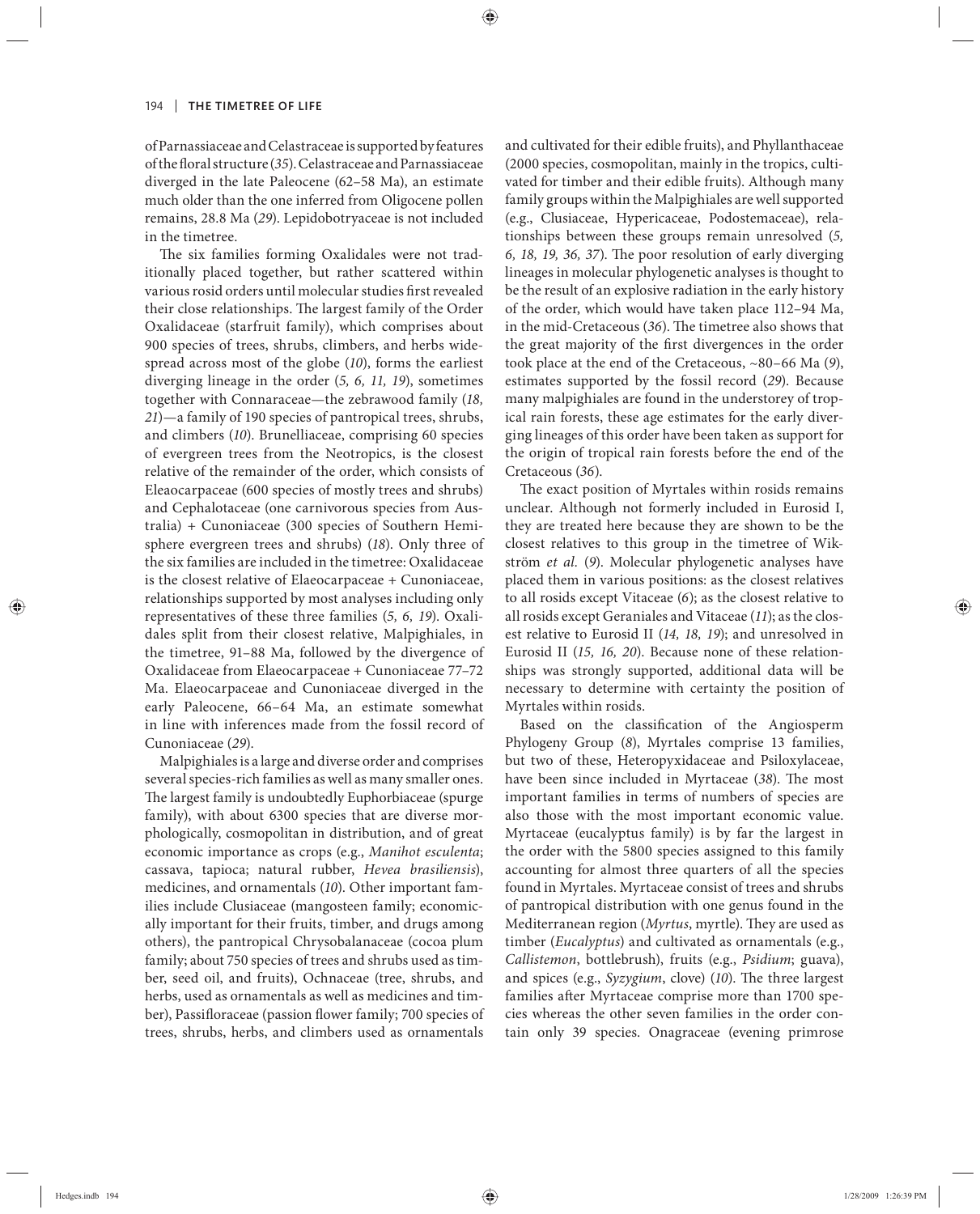family) is a cosmopolitan family of 656 species, mostly herbs, used as ornamentals and medicines. Lythraceae (pomegranate family) comprises 600 species of trees, shrubs, and aquatics, widespread but mainly found in the tropics and cultivated as ornamentals and timber and for their fruits. The  $~500$  species of trees, shrubs, and lianas that form Combretaceae are found mainly in the tropics (*10*).

Myrtales has been the subject of extensive DNAbased phylogenetic analyses (*39–41*). Combretaceae is either found as the closest relative to Onagraceae + Lythraceae  $(40)$  or as the first diverging lineage in the order (*39*); Combretaceae was not included in the study of Rutschmann *et al.* (41). The rest of the order is divided into two groups: Myrtaceae + Vochysiaceae and Melastomataceae as the closest relative to a group formed by the other five families, both with strong support (39-41). Within the five-family group, Crypteroniaceae is the earliest diverging lineage followed by Azateaceae, Penaeaceae, and Oliniaceae + Rhychocalycaceae (*39, 41*). Conti *et al.* (40) obtained slightly different results for this group in which Rhynchocalyceae are the closest relative to Oliniaceae + Penaeaceae.

The timetree presented here indicates that the first divergence in Myrtales took place 88–78 Ma, estimates that concord with inferences made from the fossil record of the group, for which the earliest remains are from the early Coniacian, 88.2 Ma; (*29*), whereas two other studies using molecular dating placed the first divergence in the order much earlier, >110 Ma (*39, 41*). By the end of the Paleocene, most families in the order were differentiated, although many did not start to diversify until later (9, 39, 41). The disjunct distribution of the large family Myrtaceae in the Southern Hemisphere has been explained by a combination of the breakup of Gondwana in the early Cretaceous and subsequent long-distance dispersals between South America and Au stralasia and Africa and the Mediterranean basin (39, 42). The diversification of this family in the late Cretaceous supports this proposition (*39, 41*). On the other hand, because Vochysiaceae is a younger family, the presence of some of its members in Africa has been hypothesized to be the result of long-distance dispersal from South America, not the result of the breakup of Gondwana (*39*).

#### References

1. A. Takhtajan, *Diversity and Classification of Flowering plants* (Columbia University Press, New York, 1997).

- 2. R. M. T. Dahlgren, *Bot. J. Linn. Soc.* **80**, 91 (1980).
- 3. A. Cronquist, *An Integrated System of Classification of Flowering Plants* (Columbia University Press, New York, 1981).
- 4. D. E. Soltis, P. S. Soltis, P. K. Endress, M. W. Chase, *Phylogeny and Evolution of Angiosperms* (Sinauer Associates, Sunderland, 2005).
- 5. D. E. Soltis *et al.*, *Bot. J. Linn. Soc.* **133**, 381 (2000).
- 6. D. E. Soltis, M. A. Gitzendanner, P. S. Soltis, *Int. J. Plant Sci.* **168**, 137 (2007).
- 7. S. Magallon, P. R. Crane, P. S. Herendeen, *Ann. MO Bot. Gard.* **86**, 297 (1999).
- 8. B. Bremer *et al.*, *Bot. J. Linn. Soc.* **141**, 399 (2003).
- 9. N. WikstrÖm, V. Savolainen, M. W. Chase, *Proc. Roy. Soc. Lond. B* **268**, 2211 (2001).
- 10. V. H. Heywood, R. K. Brummit, A. Culham, O. Seberg, *Flowering Plant Families of the World* (Royal Botanic Gardens, Kew, 2007).
- 11. X. Y. Zhu *et al.*, *BMC Evol. Biol.* **7**, 217 (2007).
- 12. D. E. Soltis *et al.*, *Am. J. Bot.* **90**, 461 (2003).
- 13. R. K. Jansen *et al.*, *BMC Evol. Biol.* **6** (2006).
- 14. V. Ravi, J. P. Khurana, A. K. Tyagi, P. Khurana, *Mol. Phylogenet. Evol.* **44**, 488 (2007).
- 15. M. J. Moore, C. D. Bell, P. S. Soltis, D. E. Soltis, *Proc. Natl. Acad. Sci. U.S.A.* **104**, 19363 (2007).
- 16. R. K. Jansen *et al.*, *Proc. Natl. Acad. Sci. U.S.A.* **104**, 19369 (2007).
- 17. D. E. Soltis *et al.*, *Proc. Natl. Acad. Sci. U.S.A.* **92**, 2647 (1995).
- 18. V. Savolainen *et al.*, *Kew Bull.* **55**, 257 (2000).
- 19. V. Savolainen *et al.*, *Syst. Biol.* **49**, 306 (2000).
- 20. K. W. Hilu *et al.*, *Am. J. Bot.* **90**, 1758 (2003).
- 21. L. B. Zhang, M. P. Simmons, *Syst. Bot.* **31**, 122 (2006).
- 22. C. L. Anderson, K. Bremer, E. M. Friis, *Am. J. Bot.* **92**, 1737 (2005).
- 23. K. J. Sytsma *et al.*, *Am. J. Bot.* **89**, 1531 (2002).
- 24. S. M. Swensen, *Am. J. Bot.* **83**, 1503 (1996).
- 25. J. I. Sprent, *Plant Soil* **161**, 1 (1994).
- 26. G. P. Lewis, B. Schrire, B. Mackinder, M. Lock, *Legumes of the World* (Royal Botanic Gardens, Kew, 2005).
- 27. F. Forest, M. W. Chase, C. Persson, P. R. Crane, J. A. Hawkins, *Evolution* **61**, 1675 (2007).
- 28. P. S. Herendeen, P. R. Crane, in *Advances in Legume Systematics 4*, P. S. Herendeen, D. L. Dilcher, Eds. (Royal Botanic Gardens, Kew, 1992), pp. 57–68.
- 29. S. Magallon, M. J. Sanderson, *Evolution* **55**, 1762 (2001).
- 30. M. Lavin, P. S. Herendeen, M. F. Wojciechowski, *Syst. Biol.* **54**, 575 (2005).
- 31. D. J. Mabberley, *The Plant Book*, 2nd edn. (Cambridge University Press, Cambridge, 1997).
- 32. P. S. Manos, K. P. Steele, *Am. J. Bot.* **84**, 1407 (1997).
- 33. R. Q. Li *et al.*, *Int. J. Plant Sci.* **165**, 311 (2004).